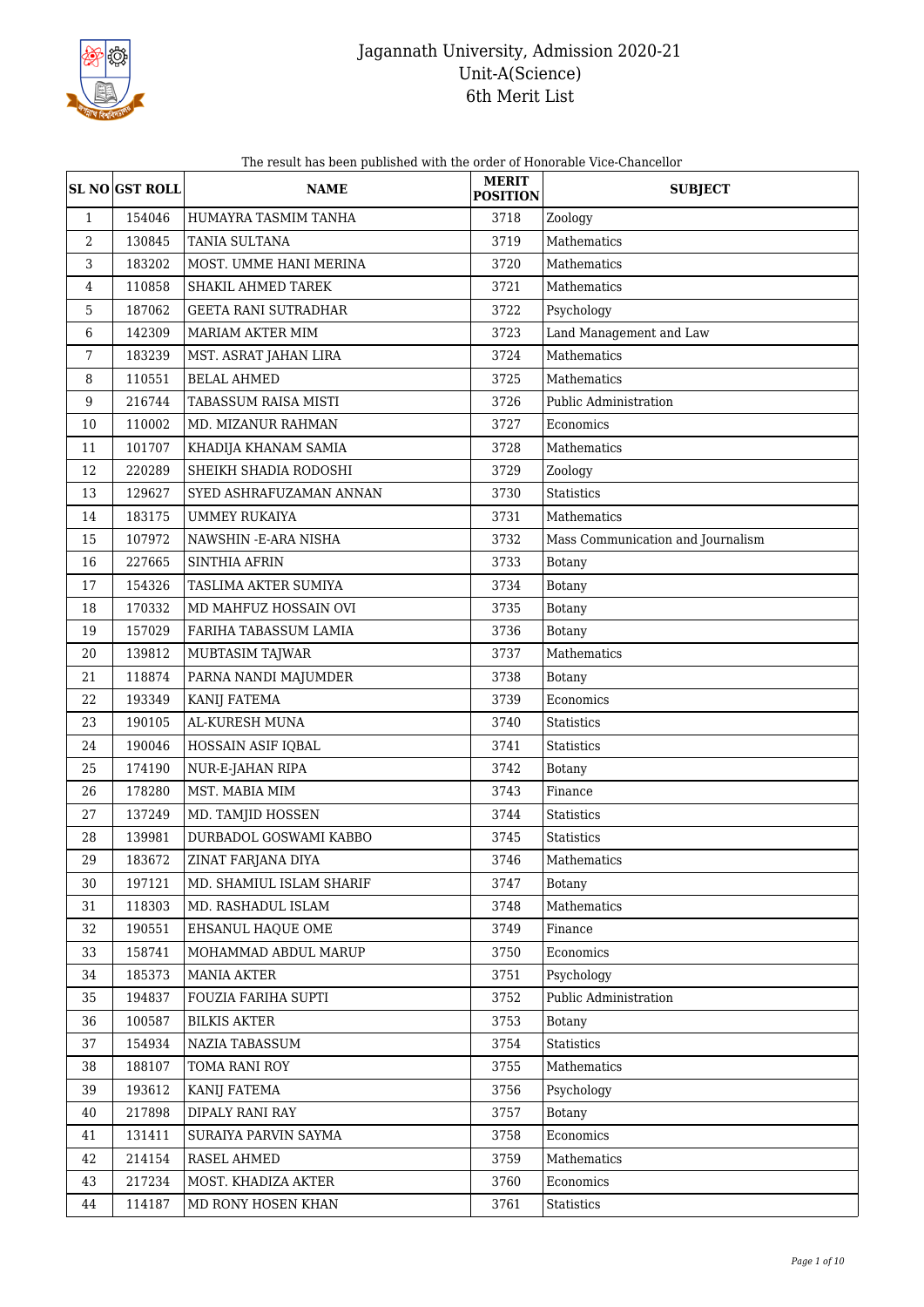

| 45 | 158155 | <b>BIBI HALIMA</b>            | 3762 | <b>Botany</b>                     |
|----|--------|-------------------------------|------|-----------------------------------|
| 46 | 100854 | SHANZIDA AKTAR SAZUTI         | 3763 | Mass Communication and Journalism |
| 47 | 124314 | TITHI KUNDU                   | 3764 | Botany                            |
| 48 | 108872 | MOHAMMAD SHOHANUR RAHMAN SANI | 3765 | Land Management and Law           |
| 49 | 231546 | MST. NUSRAT JAHAN LUSHE       | 3766 | Botany                            |
| 50 | 133909 | MOST. SADIA TASMIN            | 3767 | Bangla                            |
| 51 | 221169 | KISHOR CHANDRA BISWAS         | 3768 | Mathematics                       |
| 52 | 221418 | SAJID HASAN TAKBIR            | 3769 | Psychology                        |
| 53 | 148407 | MD. ABU JEHEN BABU            | 3770 | Mathematics                       |
| 54 | 218102 | TAJRIN NAHAR BITHI            | 3771 | <b>Botany</b>                     |
| 55 | 192076 | TAUSIF KABIR SAADI            | 3772 | <b>Statistics</b>                 |
| 56 | 185135 | NUSRAT JAHAN MITHILA          | 3773 | Mass Communication and Journalism |
| 57 | 201412 | MD. OMOR FARUK                | 3774 | Marketing                         |
| 58 | 192228 | MOHAMMAD FAHAD                | 3775 | Statistics                        |
| 59 | 221220 | MD. ABDULLAH                  | 3776 | Botany                            |
| 60 | 171190 | MIR NAZMUS SADAT              | 3777 | Accounting & Information Systems  |
| 61 | 101164 | SANJIA AFRIN SUCHI            | 3778 | Botany                            |
| 62 | 151941 | MD. ABU TALEB                 | 3779 | Statistics                        |
| 63 | 192887 | <b>ANTU SAHA</b>              | 3780 | <b>Statistics</b>                 |
| 64 | 136856 | MD. AL-AMIN ISLAM             | 3781 | Botany                            |
| 65 | 209754 | MST. TAMANNA FERDOUS TITHI    | 3782 | Psychology                        |
| 66 | 203265 | MD. SHAMIRON HASNAT           | 3783 | Botany                            |
| 67 | 194354 | <b>SAYMA AKTER</b>            | 3784 | <b>Botany</b>                     |
| 68 | 177519 | Humaira Islam                 | 3785 | Accounting & Information Systems  |
| 69 | 193587 | SANZIDA ISLAM NISHE           | 3786 | Botany                            |
| 70 | 217971 | REDOANA JAMAN JIM             | 3787 | Economics                         |
| 71 | 210582 | <b>MAMUNUR RASHID</b>         | 3788 | <b>Botany</b>                     |
| 72 | 120669 | MD. JAKARIYA                  | 3789 | <b>Statistics</b>                 |
| 73 | 136124 | MD. SAZZAD ISLAM SHUVO        | 3790 | Statistics                        |
| 74 | 166178 | MST. MONIRA AKTAR NUPUR       | 3791 | Botany                            |
| 75 | 137654 | NARAYON CHANDRA ROY           | 3792 | Statistics                        |
| 76 | 172179 | YEASIR MD. FAHAD              | 3793 | Finance                           |
| 77 | 227899 | <b>JUI MONY</b>               | 3794 | Botany                            |
| 78 | 117153 | MD. MAHADI HASAN              | 3795 | Statistics                        |
| 79 | 221166 | MD. MOSADDEK                  | 3796 | Statistics                        |
| 80 | 101447 | SHATUL MONI                   | 3797 | Statistics                        |
| 81 | 134362 | MOST. SUMAIA AKTER SHIMU      | 3798 | Botany                            |
| 82 | 192236 | AURGHA PROTIM SARKER          | 3799 | Statistics                        |
| 83 | 104906 | SADIK HASAN RIFAT             | 3800 | <b>Political Science</b>          |
| 84 | 175374 | MD. RAKIBUL ISLAM             | 3801 | Statistics                        |
| 85 | 152454 | MAHMUDUL HASAN                | 3802 | <b>Statistics</b>                 |
| 86 | 156526 | CHHABEKUNNAHAR SHIMU          | 3803 | Public Administration             |
| 87 | 159437 | ABDULLAH MD. SAYEM            | 3804 | Botany                            |
| 88 | 144230 | MD. FAYJUR RAFI               | 3805 | Statistics                        |
| 89 | 201066 | MD. ARIF HOSSAIN              | 3806 | <b>Statistics</b>                 |
| 90 | 185779 | <b>FAISA AME</b>              | 3807 | Botany                            |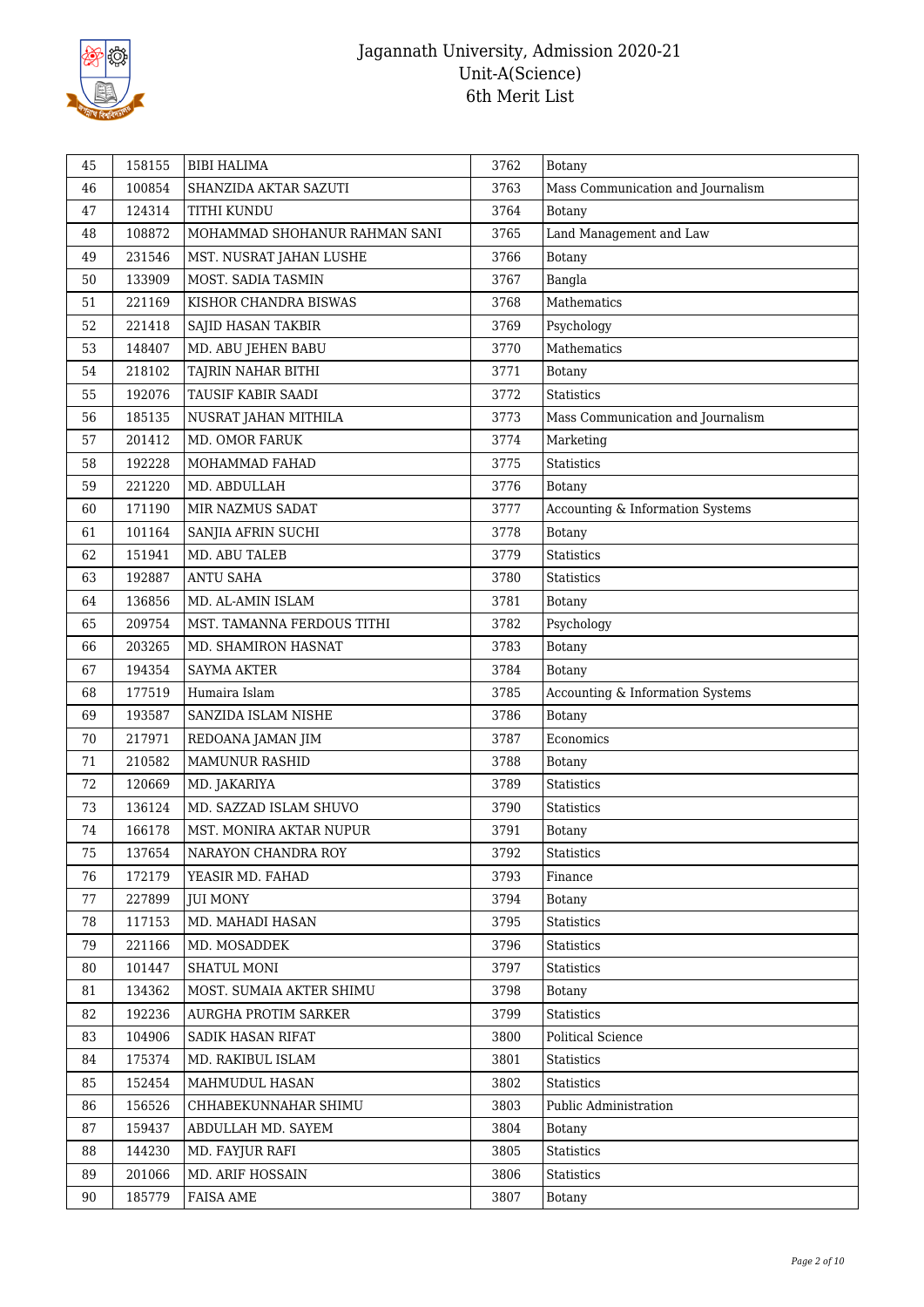

| 91            | 112296 | <b>ESHITA AKTER</b>            | 3808 | <b>Botany</b>                     |
|---------------|--------|--------------------------------|------|-----------------------------------|
| 92            | 221308 | MOHAMMAD SULAYMAN              | 3809 | Mass Communication and Journalism |
| 93            | 228946 | MD. ABU SALEH RIZVI            | 3810 | Botany                            |
| 94            | 199790 | MD. SHAKIL HOSSAIN             | 3811 | <b>Statistics</b>                 |
| 95            | 145387 | MD. RAKIBUL HASAN              | 3812 | <b>Statistics</b>                 |
| 96            | 185097 | <b>DIBA DAS</b>                | 3813 | <b>Botany</b>                     |
| 162627<br>97  |        | MOHAMMAD ARIFUL HASAN EMON     | 3814 | <b>Statistics</b>                 |
| 98            | 226296 | ABDUR RAHMAN                   | 3815 | Statistics                        |
| 99            | 127970 | MD. ABDUR RASHID TUHIN         | 3816 | Geography & Environment           |
| 100<br>126900 |        | MD. SABBIR ISLAM               | 3817 | <b>Statistics</b>                 |
| 101<br>221892 |        | MD.HRIDOY SHEIKH               | 3818 | <b>Statistics</b>                 |
| 102<br>146188 |        | <b>SHOWVIK DAS</b>             | 3819 | <b>Botany</b>                     |
| 103           | 203298 | PRERONA CHOWDHURY              | 3820 | Statistics                        |
| 104<br>164041 |        | H. M. M. JAYEKATUL JANNAT      | 3821 | Psychology                        |
| 105           | 166430 | MD. AKMAL HOSSAIN              | 3822 | Public Administration             |
| 106           | 160288 | MD. ARIF                       | 3823 | Psychology                        |
| 107           | 215796 | ROKAIYA ISLAM                  | 3824 | Mass Communication and Journalism |
| 108<br>135653 |        | MD. TAUFIQUL ISLAM             | 3825 | Land Management and Law           |
| 109           | 182282 | TAMANNA MAHJABIN ANCHOL        | 3826 | Statistics                        |
| 110           | 153087 | SINTHIA JAHAN TONNI            | 3827 | Statistics                        |
| 111           | 166733 | ALVEE ISHRAQUE                 | 3828 | <b>Statistics</b>                 |
| 112           | 142310 | MD. SOHEL RANA                 | 3829 | Economics                         |
| 113<br>215912 |        | MD. MEHREB HOSSAIN EVON        | 3830 | <b>Statistics</b>                 |
| 114           | 188213 | TANGIMUL ISLAM                 | 3831 | <b>Botany</b>                     |
| 115           | 216485 | MOST. TAHIA TABASSUM           | 3832 | Mass Communication and Journalism |
| 116           | 164203 | MST. SHAILA SHARMIN            | 3833 | <b>Botany</b>                     |
| 117           | 202634 | MD. HABIBUL BASHAR JIM         | 3834 | Geography & Environment           |
| 118<br>153304 |        | SYEDA RAMISA ISLAM             | 3835 | Botany                            |
| 124063<br>119 |        | SIDRATUL MUNTAHA               | 3836 | Psychology                        |
| 120<br>133457 |        | MST. LABIBA SHAH               | 3837 | Statistics                        |
| 121<br>231771 |        | MOST. SADIA JAHAN SHANU        | 3838 | Finance                           |
| 122           | 100373 | JEBIN AKTER TITHI              | 3839 | Statistics                        |
| 123           | 100108 | MAYESHA TASNIM MITHILA         | 3840 | Economics                         |
| 124           | 156444 | ALFIA AROBI                    | 3841 | Psychology                        |
| 125           | 167925 | MD. HASIB SARKAR               | 3842 | Statistics                        |
| 126           | 160730 | MD. RAKIB UDDIN                | 3843 | Statistics                        |
| 127           | 208510 | MAHIMA SADIA                   | 3844 | Mass Communication and Journalism |
| 128           | 110720 | MD. HAFFIZ MAHAMUD             | 3845 | <b>Botany</b>                     |
| 129           | 196714 | MD. ATIKUR RAHMAN              | 3846 | Bangla                            |
| 130           | 178057 | SAFIA MAHERZIA                 | 3847 | Botany                            |
| 131           | 198029 | ZUNAYED AHAMED KHAN            | 3848 | Geography & Environment           |
| 132           | 224761 | AVIJIT PAL APU                 | 3849 | Accounting & Information Systems  |
| 133           | 164756 | MST. TANZILA KHATUN            | 3850 | Economics                         |
| 134           | 142178 | <b>SUROVI RAY</b>              | 3851 | Economics                         |
| 135           | 193427 | MAHFUJA BINTE MOJUMDER MEHREEN | 3852 | Economics                         |
| 136<br>194383 |        | MST. TANZINA AKTER             | 3853 | <b>Botany</b>                     |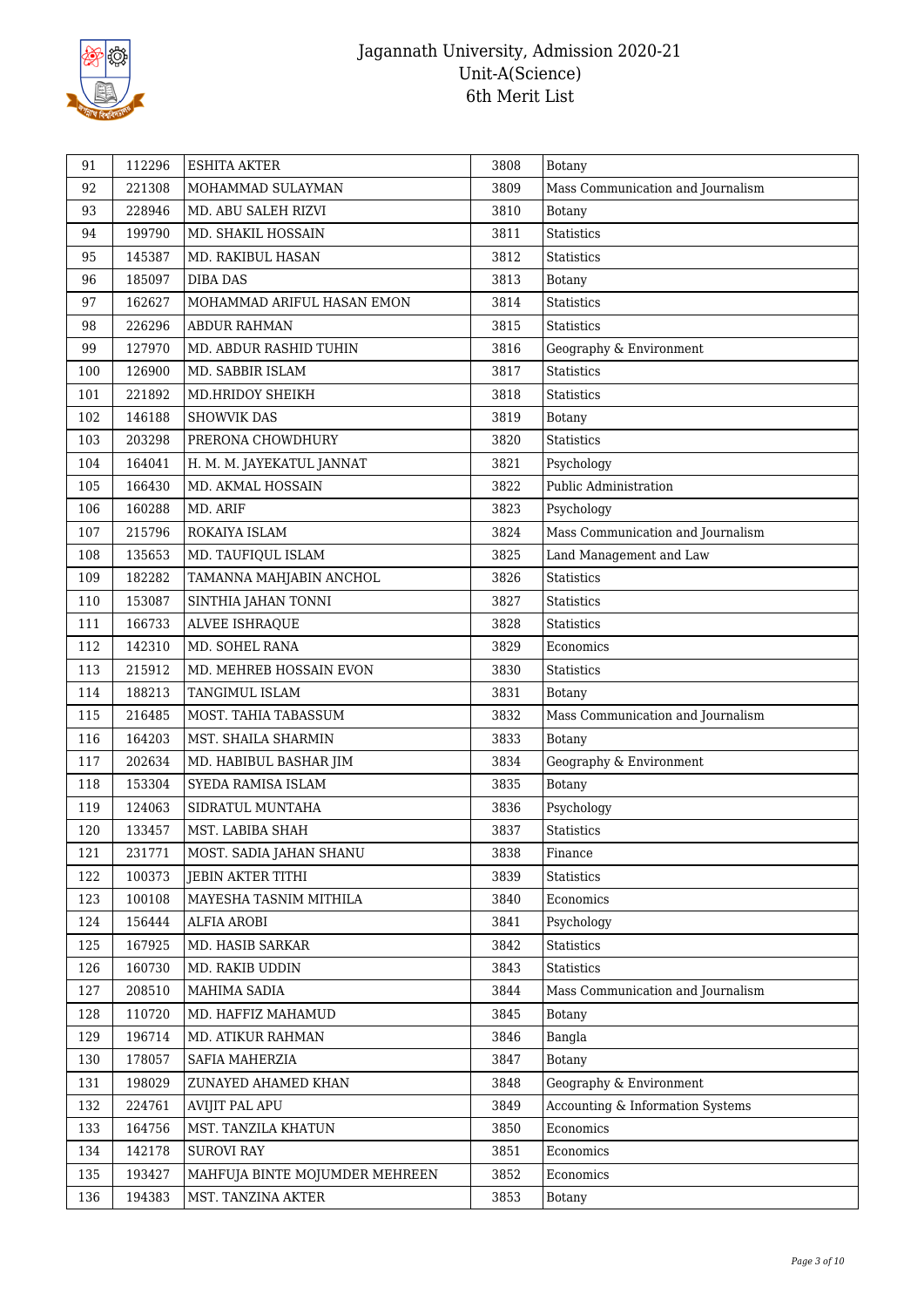

| 137 | 108774 | MD. JAKARIA HOSSAIN               | 3854 | <b>Botany</b>                     |
|-----|--------|-----------------------------------|------|-----------------------------------|
| 138 | 158023 | SHAZILLA SUZARNAR                 | 3855 | Botany                            |
| 139 | 102952 | <b>JALEKUL ISLAM</b>              | 3856 | Botany                            |
| 140 | 142170 | MD. NAIMUL ISLAM                  | 3857 | Psychology                        |
| 141 | 136144 | DEBODATTO ROY                     | 3858 | <b>Botany</b>                     |
| 142 | 149615 | SANAULLAH                         | 3859 | <b>Botany</b>                     |
| 143 | 170293 | SASBIR RAHMAN SIUM                | 3860 | <b>Botany</b>                     |
| 144 | 209848 | AL SALEULL RIZVI RAZON            | 3861 | <b>Botany</b>                     |
| 145 | 130537 | MOHINI ISLAM                      | 3862 | Botany                            |
| 146 | 108303 | MD. JAHID HASAN RIPON             | 3863 | Land Management and Law           |
| 147 | 100182 | UMMA KHADIJA JAHAN CHOWDHURY LIYA | 3864 | Botany                            |
| 148 | 134496 | HUMAIRA MAHBUBE TASNIM            | 3865 | <b>Botany</b>                     |
| 149 | 189183 | SALIM SADMAN SALVI                | 3866 | Economics                         |
| 150 | 182920 | TASFIA TASNIM                     | 3867 | Economics                         |
| 151 | 100196 | MONISHA TABASSUM                  | 3868 | Botany                            |
| 152 | 209942 | S.M.SADIQUL ISLAM ABEER           | 3869 | Psychology                        |
| 153 | 153861 | NABILA RAHAMAN RITU               | 3870 | Economics                         |
| 154 | 167472 | MD. IMAM HOSSAIN KHAN             | 3871 | Mass Communication and Journalism |
| 155 | 182979 | KANIZ SUBARNA CHAITY              | 3872 | Geography & Environment           |
| 156 | 186876 | TASNIM TAMILA TURNA               | 3873 | Geography & Environment           |
| 157 | 195325 | MD. SHARIAR FAHIM                 | 3874 | Accounting & Information Systems  |
| 158 | 228432 | <b>SYFUR RAHMAN</b>               | 3875 | Geography & Environment           |
| 159 | 223208 | <b>ANTOR BONIK</b>                | 3876 | Economics                         |
| 160 | 183071 | <b>SADIA AFRIN</b>                | 3877 | Finance                           |
| 161 | 231286 | RIFAH TASNIM RIZA                 | 3878 | Public Administration             |
| 162 | 171622 | SHAHRIAD SHOMEN UTSHAB            | 3879 | Bangla                            |
| 163 | 102548 | MD. ASHIKUL ISLAM SORON           | 3880 | Geography & Environment           |
| 164 | 227129 | PRITHA MONI KAR                   | 3881 | Geography & Environment           |
| 165 | 189614 | MD. SANIL SARDAR                  | 3882 | Psychology                        |
| 166 | 200330 | MD. ASHFAQ AZAD                   | 3883 | Economics                         |
| 167 | 136994 | MD. JAKARIYA HOSSAIN              | 3884 | Geography & Environment           |
| 168 | 183334 | FAIZA SARABAN TAHURA              | 3885 | Economics                         |
| 169 | 223360 | KAZI HASIBUL                      | 3886 | Accounting & Information Systems  |
| 170 | 193333 | RIZOWANA ISLAM                    | 3887 | Accounting & Information Systems  |
| 171 | 154201 | <b>TANJILA AKTER</b>              | 3888 | Psychology                        |
| 172 | 231303 | MOBASHSHIRA ISLAM MITHEE          | 3889 | Psychology                        |
| 173 | 155449 | MALIHA AKTER OBHI                 | 3890 | Bangla                            |
| 174 | 191705 | MD. MEHEDI HASAN                  | 3891 | Public Administration             |
| 175 | 212092 | SONIA KHATUN                      | 3892 | Geography & Environment           |
| 176 | 202804 | ABDUR RAHIM                       | 3893 | Geography & Environment           |
| 177 | 119946 | DIP JYOTI DAS                     | 3894 | Anthropology                      |
| 178 | 224494 | AL ZOBAER SHOHAS                  | 3895 | Marketing                         |
| 179 | 100375 | NUSRAT JAHAN                      | 3896 | Public Administration             |
| 180 | 132616 | MD. ABU NAYEEM AHMED              | 3897 | Bangla                            |
| 181 | 118900 | MARUFA AKTER                      | 3898 | Geography & Environment           |
|     |        |                                   | 3899 | Geography & Environment           |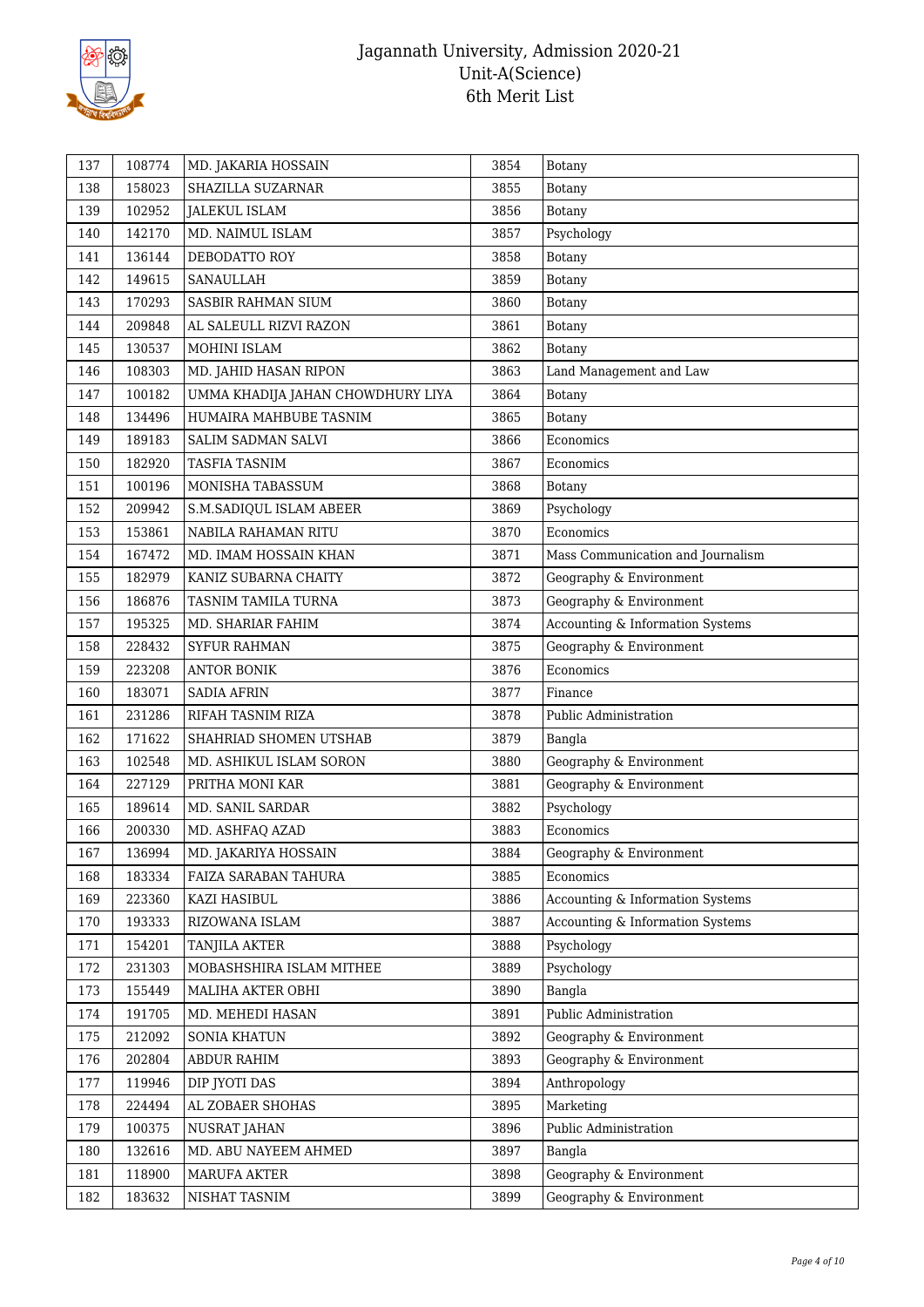

| 183 | 105222 | PARTHO SARKAR                     | 3900 | Public Administration                    |
|-----|--------|-----------------------------------|------|------------------------------------------|
| 184 | 216876 | MUBASSIRA BINTA ALAM              | 3901 | Public Administration                    |
| 185 | 102750 | SHERAJUM MONIR SAKIB              | 3902 | Public Administration                    |
| 186 | 112186 | NISHITA AKTAR TITHEE              | 3903 | Public Administration                    |
| 187 | 190218 | MD. ALIF IMRAN                    | 3904 | Geography & Environment                  |
| 188 | 216931 | ATIKA MARJIA KHAN SHAILY          | 3905 | Marketing                                |
| 189 | 123824 | NUSRAT JAHAN NISHAT               | 3906 | Geography & Environment                  |
| 190 | 210135 | <b>RITHIK HORE</b>                | 3907 | Marketing                                |
| 191 | 101868 | FATEMA TUJ JAHURA                 | 3908 | Social Work                              |
| 192 | 230767 | <b>BURHAN UDDIN</b>               | 3909 | Psychology                               |
| 193 | 102966 | HOSSAIN MOHAMAD SANID             | 3910 | Psychology                               |
| 194 | 194808 | MST. TASMIN AKTAR                 | 3911 | Geography & Environment                  |
| 195 | 190653 | TAWHID AL HASAN                   | 3912 | Geography & Environment                  |
| 196 | 154816 | ARIFI ISLAM RINTI                 | 3913 | Psychology                               |
| 197 | 224517 | MD. FAYSAL AHAMMED SHADHIN        | 3914 | Accounting & Information Systems         |
| 198 | 120120 | MD. FOYSAL AHMED AKASH            | 3915 | Geography & Environment                  |
| 199 | 210732 | <b>SUMON</b>                      | 3916 | Geography & Environment                  |
| 200 | 174111 | MD. ENAMUL HAQUE                  | 3917 | Public Administration                    |
| 201 | 156225 | <b>SAGORIKA SARKER</b>            | 3918 | Geography & Environment                  |
| 202 | 140329 | MD. MUSHFIQUR RAHMAN              | 3919 | Geography & Environment                  |
| 203 | 161742 | ABDUL MOSTAFA MOHAMMAD MOHI UDDIN | 3920 | Marketing                                |
| 204 | 148915 | MD. BAYZID MOLLA                  | 3921 | Psychology                               |
| 205 | 124546 | RAIYANA AHAMMED                   | 3922 | Institute of Education and Research(IER) |
| 206 | 228749 | PRONATH BISHWAS                   | 3923 | Accounting & Information Systems         |
| 207 | 190966 | TANZIM HASAN TAMIM                | 3924 | Geography & Environment                  |
| 208 | 145210 | MD. RAYHAN KABIR                  | 3925 | <b>Political Science</b>                 |
| 209 | 112366 | MST. SUNJIDA AKTER MAYA           | 3926 | Psychology                               |
| 210 | 193622 | <b>JOYA DEBNATH</b>               | 3927 | Bangla                                   |
| 211 | 188186 | <b>SUMAIYA HANNAN</b>             | 3928 | Geography & Environment                  |
| 212 | 173864 | MOSTAFIZUR RAHMAN                 | 3929 | Institute of Education and Research(IER) |
| 213 | 220766 | SHEIKH MD.MOHIUDDIN NABIL         | 3930 | Accounting & Information Systems         |
| 214 | 191369 | <b>JANNATUN NAYEEM</b>            | 3931 | Geography & Environment                  |
| 215 | 191418 | MD SAROWAR MOHSIN                 | 3932 | Geography & Environment                  |
| 216 | 217903 | ASFIKA JAHAN ZAME                 | 3933 | Political Science                        |
| 217 | 184627 | UMMAY SALSABIR SAIMA              | 3934 | Psychology                               |
| 218 | 225356 | MD MONWAR HOSSAIN SANTO           | 3935 | Accounting & Information Systems         |
| 219 | 116338 | AKASH KUMAR KUNDU                 | 3936 | Institute of Education and Research(IER) |
| 220 | 169582 | MD. INSAN ALI                     | 3937 | Psychology                               |
| 221 | 227365 | SARMIN JAHAN PIAL                 | 3938 | Public Administration                    |
| 222 | 212942 | <b>AHSAN HABIB</b>                | 3939 | Accounting & Information Systems         |
| 223 | 210552 | MD. SAMAD HOSSAIN                 | 3940 | Institute of Education and Research(IER) |
| 224 | 191886 | ADIK RAHMAN                       | 3941 | Geography & Environment                  |
| 225 | 231574 | JANNATUL FERDOUS PIYA             | 3942 | Geography & Environment                  |
| 226 | 122655 | MD. ISHTIAK ISLAM                 | 3943 | Institute of Education and Research(IER) |
| 227 | 181561 | <b>AHSAN HABIB</b>                | 3944 | Geography & Environment                  |
| 228 | 118931 | OISHE SARKER                      | 3945 | Psychology                               |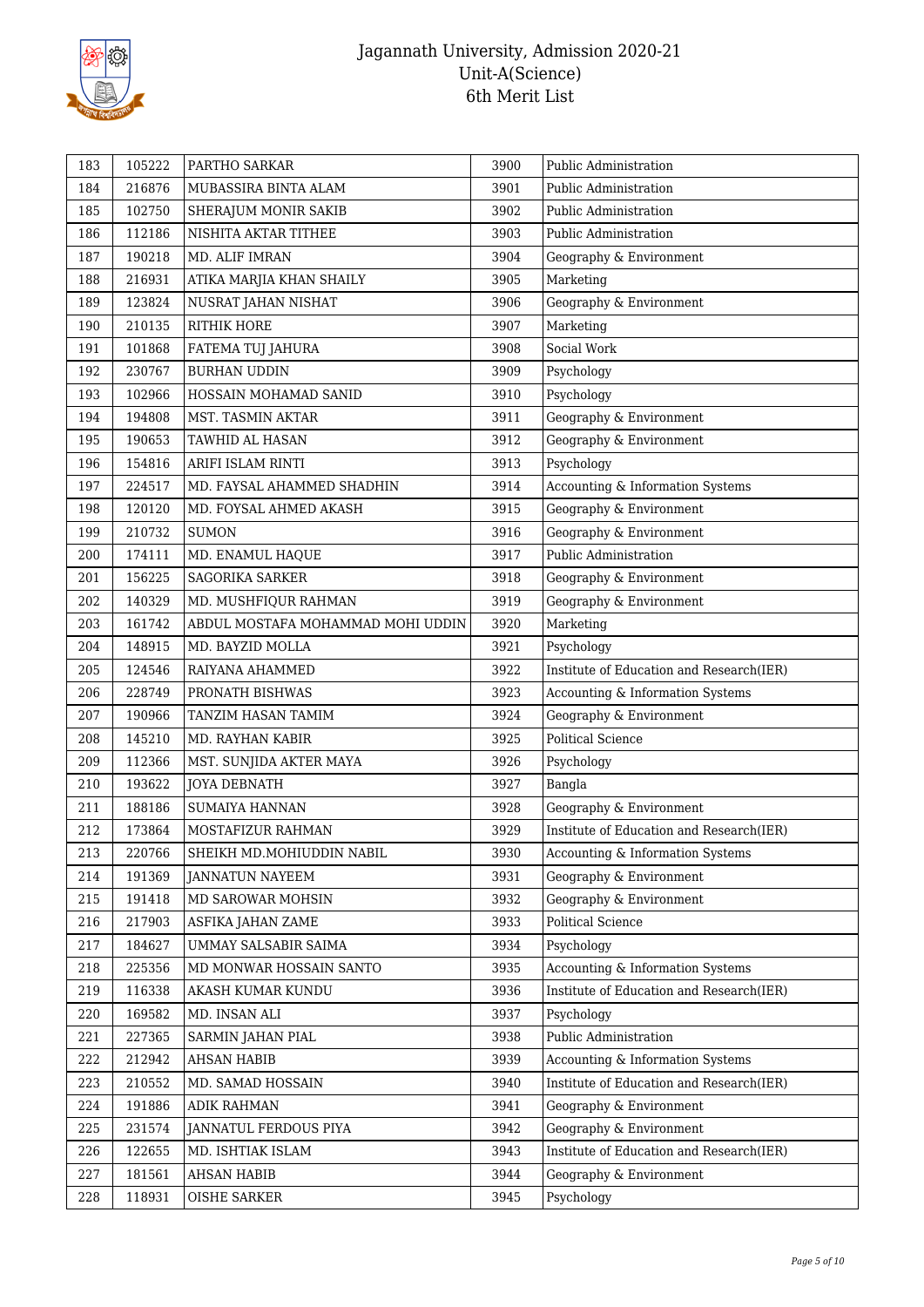

| 229 | 125462 | SADEE ANSARI TUSHER           | 3946 | Mass Communication and Journalism        |
|-----|--------|-------------------------------|------|------------------------------------------|
| 230 | 205673 | SHAFIIL AHMED SADAT           | 3947 | Marketing                                |
| 231 | 111924 | <b>MST. SADIA PARVIN</b>      | 3948 | Geography & Environment                  |
| 232 | 171314 | ABRAR MUHTASIM PATHAN         | 3949 | Geography & Environment                  |
| 233 | 148721 | MST. ASHA KHATUN              | 3950 | Geography & Environment                  |
| 234 | 135207 | MOST. NAHARIN ZANNAT MOULI    | 3951 | Psychology                               |
| 235 | 192676 | <b>ANUP DAS</b>               | 3952 | Marketing                                |
| 236 | 141195 | <b>SAMIA PARVIN</b>           | 3953 | Geography & Environment                  |
| 237 | 101139 | <b>MONISHA AKTER</b>          | 3954 | Geography & Environment                  |
| 238 | 143314 | MD. PARVEZ TALUKDER           | 3955 | <b>Political Science</b>                 |
| 239 | 173876 | <b>SOUROV ROY</b>             | 3956 | Geography & Environment                  |
| 240 | 101422 | <b>MAYMUNA AKTER</b>          | 3957 | Marketing                                |
| 241 | 121826 | TANVIR ISLAM ROBIN            | 3958 | Psychology                               |
| 242 | 151812 | <b>EMON HOSSEN SOHAN</b>      | 3959 | Public Administration                    |
| 243 | 151537 | MD. RAKIBUL ISLAM             | 3960 | Psychology                               |
| 244 | 132628 | MEHEDI HASAN RIDOY            | 3961 | Institute of Education and Research(IER) |
| 245 | 159966 | FARHAN AZAD                   | 3962 | Geography & Environment                  |
| 246 | 156726 | <b>TANIA AKTHER</b>           | 3963 | Psychology                               |
| 247 | 205837 | CHOWDHURY FAHMID HASAN SHIMUL | 3964 | Marketing                                |
| 248 | 159085 | DIGENCH MAJUMDER SHUVO        | 3965 | Bangla                                   |
| 249 | 101266 | <b>SHETU AKTER</b>            | 3966 | <b>Political Science</b>                 |
| 250 | 101313 | <b>AFSANA MIMI</b>            | 3967 | Geography & Environment                  |
| 251 | 209698 | MST. JANNATUL UMMI TARIN      | 3968 | Geography & Environment                  |
| 252 | 136487 | STS SWAJAL ROY                | 3969 | Geography & Environment                  |
| 253 | 172020 | RAHI JANNAT RIDA              | 3970 | Geography & Environment                  |
| 254 | 176469 | SHUVOJIT LOSKOR BADHON        | 3971 | Geography & Environment                  |
| 255 | 198233 | <b>ANAMIKA AKTER</b>          | 3972 | Bangla                                   |
| 256 | 206257 | MD. JAHID HASAN               | 3973 | Anthropology                             |
| 257 | 151327 | MD. NAHID RIAJ                | 3974 | Management Studies                       |
| 258 | 192959 | MD. SAFIQUL ISLAM             | 3975 | <b>Political Science</b>                 |
| 259 | 226007 | TAREK ALAM BHUIYAN            | 3976 | Psychology                               |
| 260 | 105840 | ABUL BASHAR ABIR              | 3977 | Geography & Environment                  |
| 261 | 162419 | <b>ASIR ASHAB</b>             | 3978 | Geography & Environment                  |
| 262 | 109141 | <b>ABU JAHED</b>              | 3979 | Bangla                                   |
| 263 | 109923 | MOYAJ BIN ALAMGIR             | 3980 | Geography & Environment                  |
| 264 | 181886 | MD. HABIBUR RAHMAN            | 3981 | Geography & Environment                  |
| 265 | 190252 | CHAITY RANI DAS               | 3982 | Geography & Environment                  |
| 266 | 160485 | SAMIHA MEHJABIN               | 3983 | <b>Management Studies</b>                |
| 267 | 103084 | RATREE RANI BARMON            | 3984 | <b>Management Studies</b>                |
| 268 | 149851 | MD. MIRAZ MAHMUD              | 3985 | Geography & Environment                  |
| 269 | 125916 | MD. ASHIKUJJAMAN NUR          | 3986 | Psychology                               |
| 270 | 111511 | ABIR DAS JOY                  | 3987 | Bangla                                   |
| 271 | 144327 | MIRZA ZISUN                   | 3988 | Geography & Environment                  |
| 272 | 177509 | MD. FERDOUS HOSSAIN FARDIN    | 3989 | Psychology                               |
| 273 | 136297 | MD. MUSRAFUL                  | 3990 | Geography & Environment                  |
| 274 | 226003 | FAISAL AHMED                  | 3991 | Geography & Environment                  |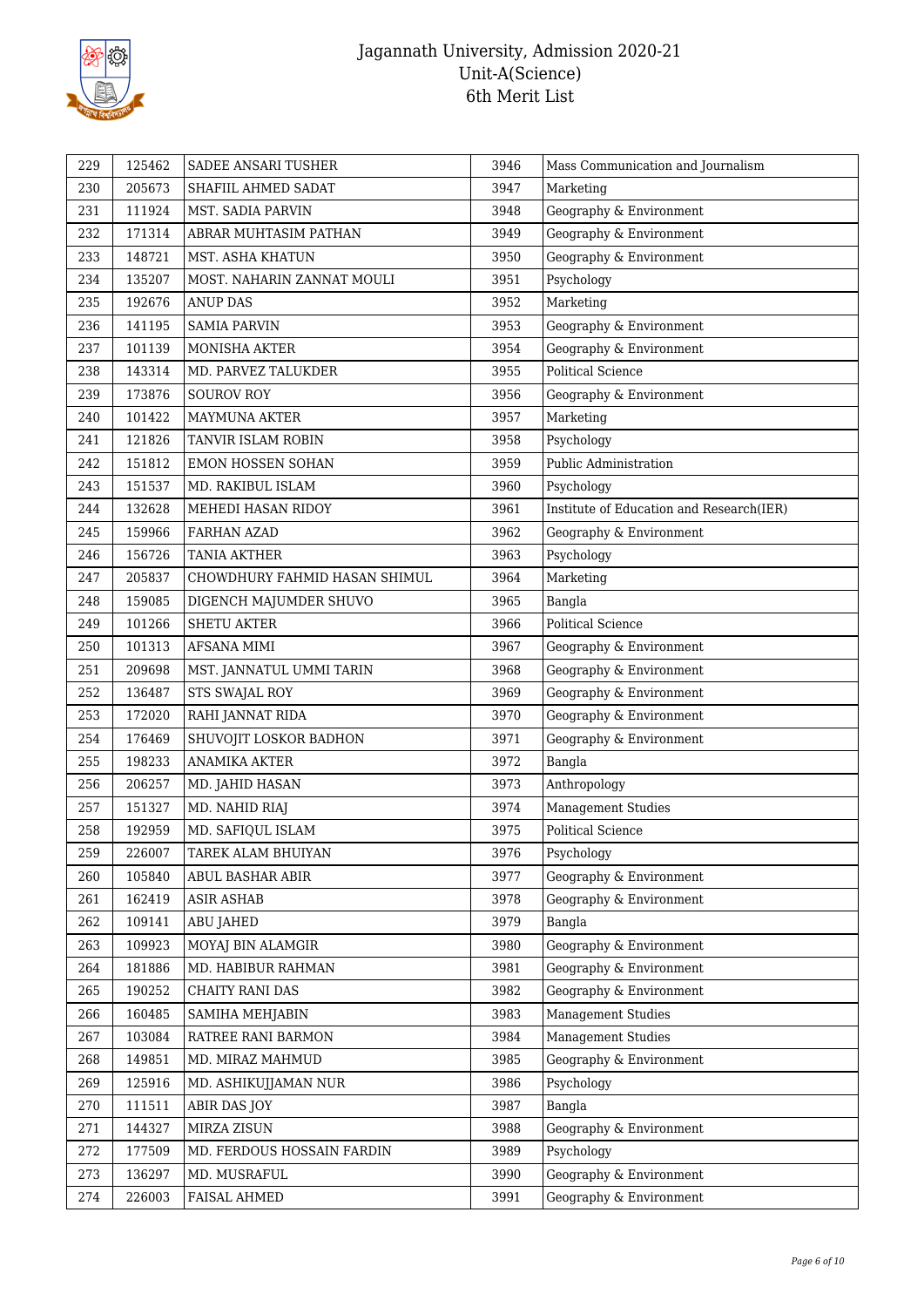

| 275 | 201985 | MD. ASADUJJAMAN JUWEL       | 3992 | Geography & Environment                  |
|-----|--------|-----------------------------|------|------------------------------------------|
| 276 | 122737 | MD. MAHEBE RAHMAN           | 3993 | <b>Management Studies</b>                |
| 277 | 191814 | MD. MUSHFIQUE JABIR         | 3994 | Institute of Education and Research(IER) |
| 278 | 192813 | TANVIR AHMED                | 3995 | <b>Management Studies</b>                |
| 279 | 168364 | MD. MOWABBEZ RAHOMAN        | 3996 | Public Administration                    |
| 280 | 148981 | NAWRIN ISLAM TAKWA          | 3997 | Institute of Education and Research(IER) |
| 281 | 140470 | SHUSMITA GHOSH SHOILI       | 3998 | Psychology                               |
| 282 | 202564 | MD. SOHAIF HOSSAIN SOYKAT   | 3999 | Geography & Environment                  |
| 283 | 101988 | KHALID SAIFULLAH PROYAS     | 4000 | Public Administration                    |
| 284 | 215812 | MST. NAJIA NISHAT           | 4001 | Psychology                               |
| 285 | 153125 | MARIA ISLAM                 | 4002 | Institute of Education and Research(IER) |
| 286 | 100037 | SHEIKH LABONI JAHAN         | 4003 | Geography & Environment                  |
| 287 | 214490 | KASFIA ISLAM                | 4004 | Geography & Environment                  |
| 288 | 176388 | <b>SHAFIN AHMMED</b>        | 4005 | Psychology                               |
| 289 | 217833 | SADIA SIDDIKA               | 4006 | Geography & Environment                  |
| 290 | 217202 | MOST. NAFISA TASNIM NIRJHAR | 4007 | Geography & Environment                  |
| 291 | 111553 | PROVA SEN                   | 4008 | Geography & Environment                  |
| 292 | 150550 | IFTEKHAR HAQUE TANIM        | 4009 | Psychology                               |
| 293 | 124001 | REJWANA KHANAM ZABA         | 4010 | Philosophy                               |
| 294 | 164543 | MOST. SUMAYA FAHMIDA ANCHAL | 4011 | Geography & Environment                  |
| 295 | 222970 | ABDULLAH AL MAMUN           | 4012 | Public Administration                    |
| 296 | 182500 | <b>TAMANNA AHMED</b>        | 4013 | Psychology                               |
| 297 | 153326 | <b>FARWAH HANI</b>          | 4014 | Anthropology                             |
| 298 | 125870 | <b>S M MONIRUL ISLAM</b>    | 4015 | Geography & Environment                  |
| 299 | 182562 | SAMANTA ISLAM               | 4016 | <b>Management Studies</b>                |
| 300 | 231212 | <b>SUMAIYA AKTER RIYA</b>   | 4017 | Geography & Environment                  |
| 301 | 203584 | RABEYA AKTER                | 4018 | <b>Management Studies</b>                |
| 302 | 199049 | SIMUL MRIDHA                | 4019 | Geography & Environment                  |
| 303 | 188432 | MD. OUALID SAIFUDDIN        | 4020 | Geography & Environment                  |
| 304 | 193148 | SHARMIN SULTANA             | 4021 | Psychology                               |
| 305 | 195078 | <b>GOURAB SAHA</b>          | 4022 | Institute of Education and Research(IER) |
| 306 | 157927 | MD. NAFAY MAHMUD            | 4023 | <b>Management Studies</b>                |
| 307 | 188725 | PRITHVIRAJ KANGSA BANIK     | 4024 | Geography & Environment                  |
| 308 | 227716 | <b>NUSRAT JAHAN</b>         | 4025 | Psychology                               |
| 309 | 182564 | NUSRAT JAHAN SAKIBA         | 4026 | <b>Management Studies</b>                |
| 310 | 118649 | FAHMEDA AHMED               | 4027 | Psychology                               |
| 311 | 203587 | SADIA HOSSAIN ALIJA         | 4028 | Geography & Environment                  |
| 312 | 131766 | YOUSUF HOSSAIN BHUIYAN      | 4029 | Psychology                               |
| 313 | 182561 | ESHAT TANZEEM               | 4030 | Psychology                               |
| 314 | 111915 | KANIZ SHUMARIA ISLAM CHERRY | 4031 | Philosophy                               |
| 315 | 133630 | DIL AFROJ JAHAN EMU         | 4032 | Psychology                               |
| 316 | 135976 | AHNAF BADHON                | 4033 | Psychology                               |
| 317 | 100141 | MST. FARJANA AKTER TANISHA  | 4034 | Political Science                        |
| 318 | 110737 | SOUDHO SHIKHAR ROY          | 4035 | <b>Management Studies</b>                |
| 319 | 227051 | FAHMIDA AKTER               | 4036 | <b>Islamic Studies</b>                   |
| 320 | 216150 | RAFIU MOLLICK               | 4037 | Political Science                        |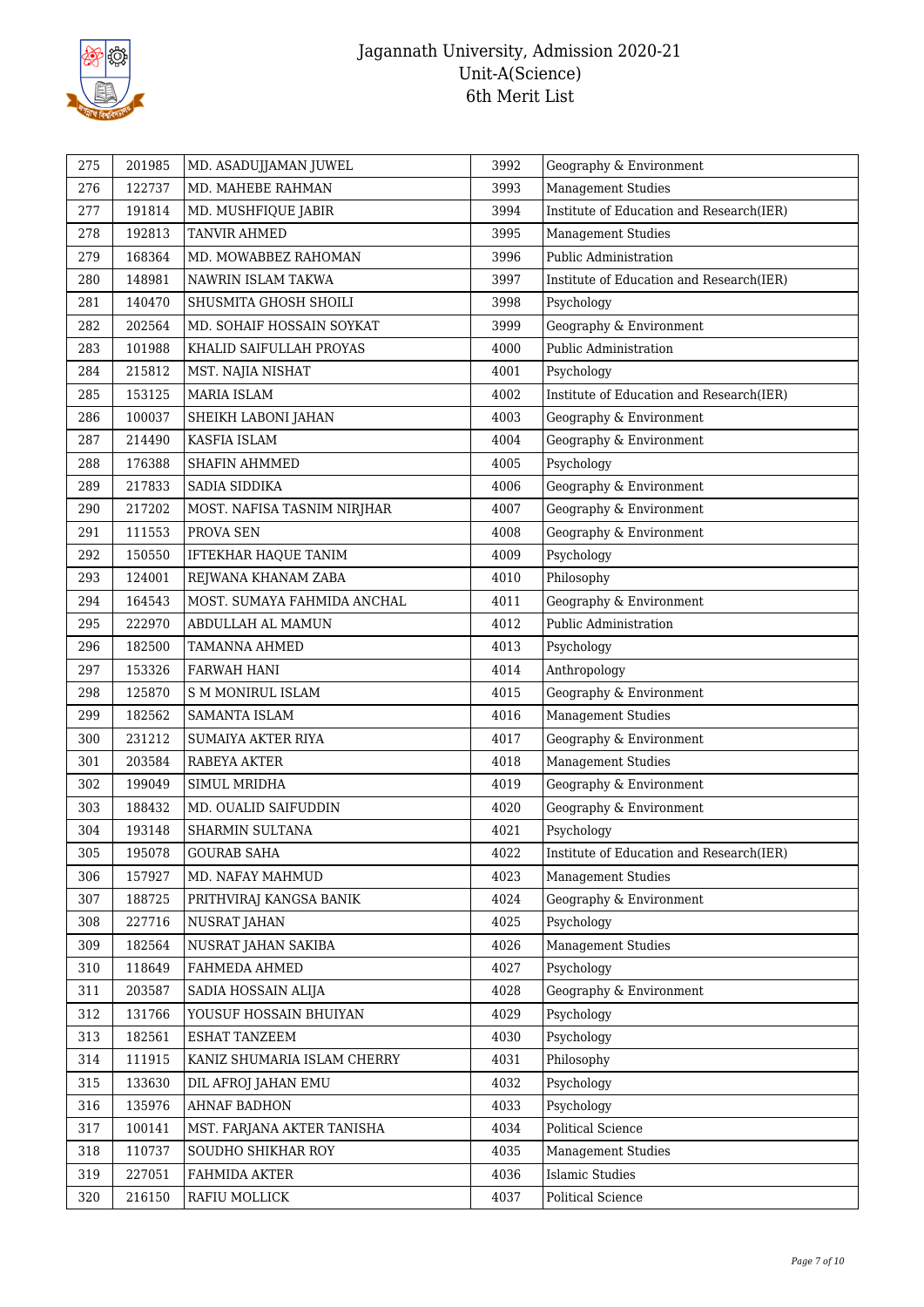

| 321 | 170039 | SANJIA ISLAM PRITHU        | 4038 | Psychology                        |
|-----|--------|----------------------------|------|-----------------------------------|
| 322 | 182823 | SADIA TASNIM               | 4039 | <b>Management Studies</b>         |
| 323 | 189150 | NAZMUL ISLAM               | 4040 | <b>Management Studies</b>         |
| 324 | 182782 | MAYSHA TABASSUM            | 4041 | Psychology                        |
| 325 | 216663 | TAHMIDA MARJAN             | 4042 | Psychology                        |
| 326 | 177677 | NUSRAT JAHAN               | 4043 | Psychology                        |
| 327 | 103176 | MD.TOUHIDUL ISLAM SHIBLU   | 4044 | <b>Management Studies</b>         |
| 328 | 154038 | <b>ISRAT JAHAN SINTHIA</b> | 4045 | Psychology                        |
| 329 | 100734 | <b>CHOITY RAHMAN</b>       | 4046 | <b>Political Science</b>          |
| 330 | 111782 | JANNATUL FIRDAUS TANNI     | 4047 | Psychology                        |
| 331 | 154062 | NUSRAT JAHAN               | 4048 | Institute of Modern Language(IML) |
| 332 | 129460 | MUHAMMAD SAKI- A- KAUSER   | 4049 | Psychology                        |
| 333 | 189752 | S.M. FAYSAL HAFIZ          | 4050 | Psychology                        |
| 334 | 154226 | <b>WAHIDA AKTER EVA</b>    | 4051 | <b>Islamic Studies</b>            |
| 335 | 158673 | MEJBAH UDDIN AHMMED        | 4052 | Philosophy                        |
| 336 | 164534 | HUMAYRA ISHRAT TREESHA     | 4053 | Psychology                        |
| 337 | 210011 | SALAUDDIN AHAMMED          | 4054 | Psychology                        |
| 338 | 205002 | NEELIMA NASRIN ROMENA      | 4055 | Institute of Modern Language(IML) |
| 339 | 208619 | DIPANNITA MONDAL           | 4056 | Social Work                       |
| 340 | 102623 | MD. ARAFAT                 | 4057 | Psychology                        |
| 341 | 210006 | SHADMAN ALAVI SEYAM        | 4058 | Anthropology                      |
| 342 | 195473 | <b>SAIDUR RAHMAN</b>       | 4059 | Psychology                        |
| 343 | 227149 | MARUFA AKTER EMU           | 4060 | Anthropology                      |
| 344 | 171658 | <b>SAJEDUL KADER</b>       | 4061 | Psychology                        |
| 345 | 178482 | SADIA NUSRAT SADIKA        | 4062 | Islamic History and Culture       |
| 346 | 174942 | SAJIB KUMAR PAUL           | 4063 | <b>Political Science</b>          |
| 347 | 149656 | MD. RAKIBUL ISLAM          | 4064 | Psychology                        |
| 348 | 126367 | RAJESH BACHHAR             | 4065 | Psychology                        |
| 349 | 100448 | <b>ISRAT JAHAN NISA</b>    | 4066 | <b>Management Studies</b>         |
| 350 | 141100 | KUMKUM CHANDA              | 4067 | Psychology                        |
| 351 | 203037 | MD. BURHAN UDDIN           | 4068 | Psychology                        |
| 352 | 100421 | MARZIA ZANNAT MIM          | 4069 | Political Science                 |
| 353 | 100970 | KAZI AFSANA ASHA           | 4070 | Psychology                        |
| 354 | 142452 | MST. RIMA KHATUN           | 4071 | History                           |
| 355 | 140013 | <b>MUAJE KHAN</b>          | 4072 | Political Science                 |
| 356 | 171901 | MD. SHAKIL AHMMED          | 4073 | <b>Management Studies</b>         |
| 357 | 177813 | MALIHA JANNATARA           | 4074 | History                           |
| 358 | 155795 | NIGAR SULTANA              | 4075 | Political Science                 |
| 359 | 149144 | NAFISA LUBNA KHAN DISHA    | 4076 | <b>Management Studies</b>         |
| 360 | 208783 | JAMIMA MAHZABIN SHAWON     | 4077 | History                           |
| 361 | 190618 | TOWHIDUR RAHMAN MAHIM      | 4078 | Political Science                 |
| 362 | 111136 | SHIHAB MAHMUD              | 4079 | Sociology                         |
| 363 | 192539 | MD. FARIDUZZAMAN           | 4080 | Philosophy                        |
| 364 | 161610 | MOHAMMED ADIAT HASAN       | 4081 | Sociology                         |
| 365 | 154879 | SHARMIN SULTANA            | 4082 | History                           |
| 366 | 158810 | ABDULLAH ABU TANVEER       | 4083 | Sociology                         |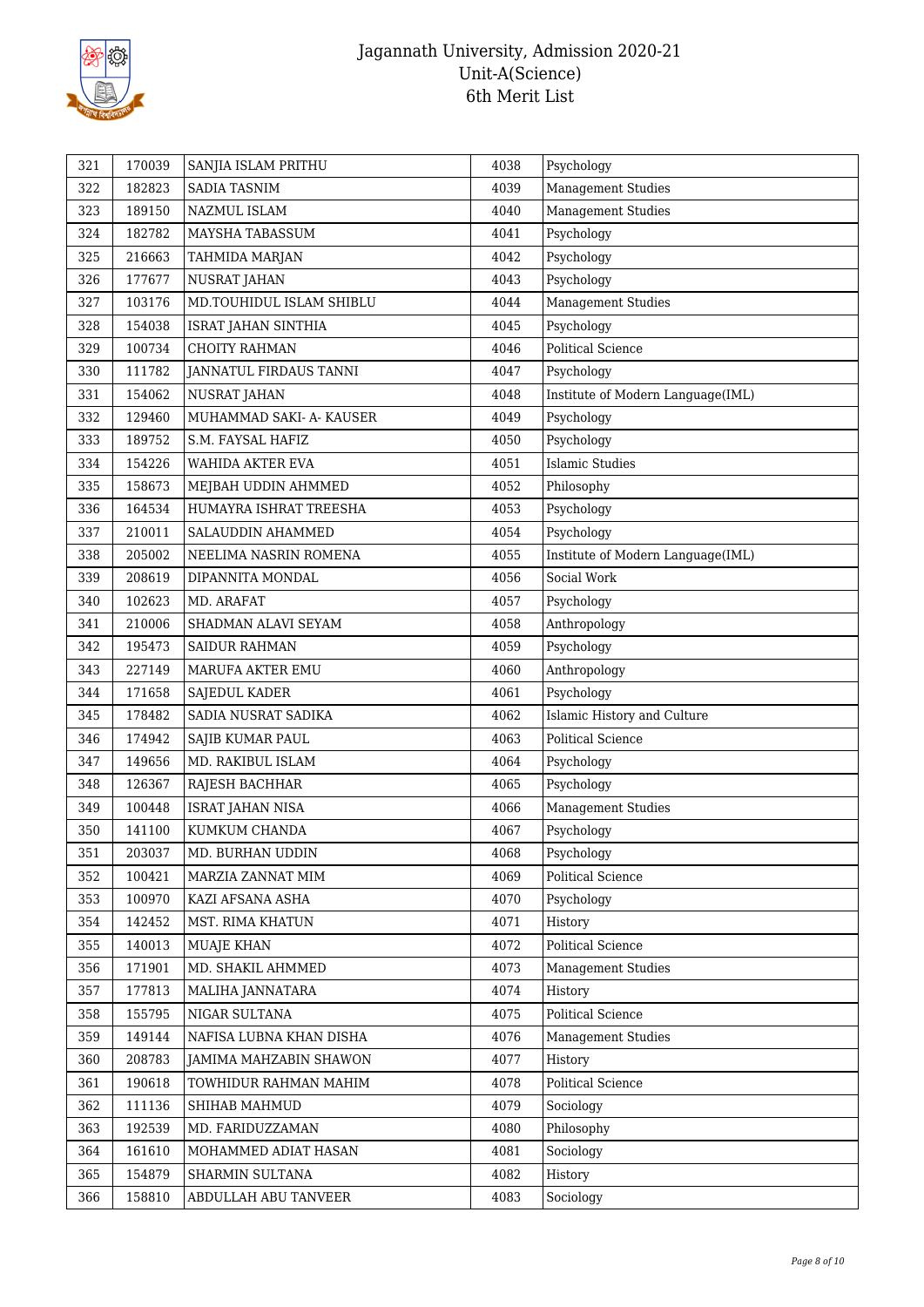

| 367 | 136699 | MD. DELOWAR HOSSAIN         | 4084 | Sociology                         |
|-----|--------|-----------------------------|------|-----------------------------------|
| 368 | 190724 | MARUF QURAISHI              | 4085 | Institute of Modern Language(IML) |
| 369 | 135656 | KHOKON ROY                  | 4086 | Sociology                         |
| 370 | 125268 | RASHEDUL SARDAR             | 4087 | Sociology                         |
| 371 | 165623 | MST. FATEMATUJJOHURA        | 4088 | Sociology                         |
| 372 | 186979 | NABILA TABASSUM             | 4089 | <b>Islamic Studies</b>            |
| 373 | 191009 | MD. NAYMUL HASAN ADIL       | 4090 | Sociology                         |
| 374 | 133753 | <b>SUMIJA AKTHER</b>        | 4091 | Sociology                         |
| 375 | 169559 | MD. NAZMUL HASAN SAKIB      | 4092 | Sociology                         |
| 376 | 181071 | MD NAHID FAKIR              | 4093 | Institute of Modern Language(IML) |
| 377 | 135863 | <b>BANIK BASAK</b>          | 4094 | Philosophy                        |
| 378 | 227317 | <b>ISRAT JAHAN MEEM</b>     | 4095 | <b>Islamic Studies</b>            |
| 379 | 135853 | SAYED MD. GOLAM AZAM        | 4096 | Anthropology                      |
| 380 | 131704 | MITHILA FARJANA AKTER JAMY  | 4097 | Anthropology                      |
| 381 | 114262 | MD. SALAUDDIN MUNNA         | 4098 | Islamic History and Culture       |
| 382 | 185023 | <b>SAJRATUL</b>             | 4099 | Philosophy                        |
| 383 | 132698 | MD. BADSA FAYSAL            | 4100 | Philosophy                        |
| 384 | 137253 | MD. MARUF HASSAN MILON      | 4101 | History                           |
| 385 | 192903 | <b>RAHUL DAS</b>            | 4102 | Anthropology                      |
| 386 | 194086 | TANJUM SULTANA              | 4103 | History                           |
| 387 | 106234 | <b>JUNAYED HOSSAIN KHAN</b> | 4104 | History                           |
| 388 | 159159 | JAHEDUL ISLAM MASUD         | 4105 | Social Work                       |
| 389 | 216628 | SHUHRAT TABASSUM BRISHTI    | 4106 | Institute of Modern Language(IML) |
| 390 | 184197 | <b>NUPUR RANI DAS</b>       | 4107 | Institute of Modern Language(IML) |
| 391 | 135639 | MST. AYESHA SIDDIKA         | 4108 | History                           |
| 392 | 133685 | FABIHA LAMISA HASAN         | 4109 | Anthropology                      |
| 393 | 172883 | MD. KAWSAR HABIB            | 4110 | Social Work                       |
| 394 | 131048 | ISRAT JAHAN EATHI           | 4111 | Anthropology                      |
| 395 | 132676 | NAFIS AHAMMED               | 4112 | Institute of Modern Language(IML) |
| 396 | 185298 | FARHANA YASMIN SULTANA      | 4113 | Social Work                       |
| 397 | 197106 | MUNIB MUSANNA               | 4114 | History                           |
| 398 | 185272 | LAFIFA HOSSAIN PUTUL        | 4115 | <b>Islamic Studies</b>            |
| 399 | 114330 | MOSTOFA KAMAL ORPON         | 4116 | Philosophy                        |
| 400 | 208423 | MD. ISTIYAK ISLAM           | 4117 | Philosophy                        |
| 401 | 195522 | HALIMA AKHTER               | 4118 | Islamic History and Culture       |
| 402 | 111489 | ABDULLA AL MOUKIT APU       | 4119 | History                           |
| 403 | 134134 | RAFIA TABASSUM DINA         | 4120 | Islamic History and Culture       |
| 404 | 151206 | MD. ATIK ULLAH              | 4121 | Philosophy                        |
| 405 | 204831 | NUSRAT ZAHAN                | 4122 | <b>Islamic Studies</b>            |
| 406 | 181779 | TANVIR ISLAM                | 4123 | Institute of Modern Language(IML) |
| 407 | 226576 | MD. FOYSAL AHMED            | 4124 | Philosophy                        |
| 408 | 129706 | ZOBAER HOSSAIN SHAKIB       | 4125 | Institute of Modern Language(IML) |
| 409 | 162887 | FARHANA HOQ MARIA           | 4126 | Islamic History and Culture       |
| 410 | 184718 | ANIMA KAWSAR                | 4127 | Islamic History and Culture       |
| 411 | 227454 | NUSRAT JAHAN EMA            | 4128 | Institute of Modern Language(IML) |
| 412 | 124337 | ZARIN TASNIM RITHI          | 4129 | Islamic History and Culture       |